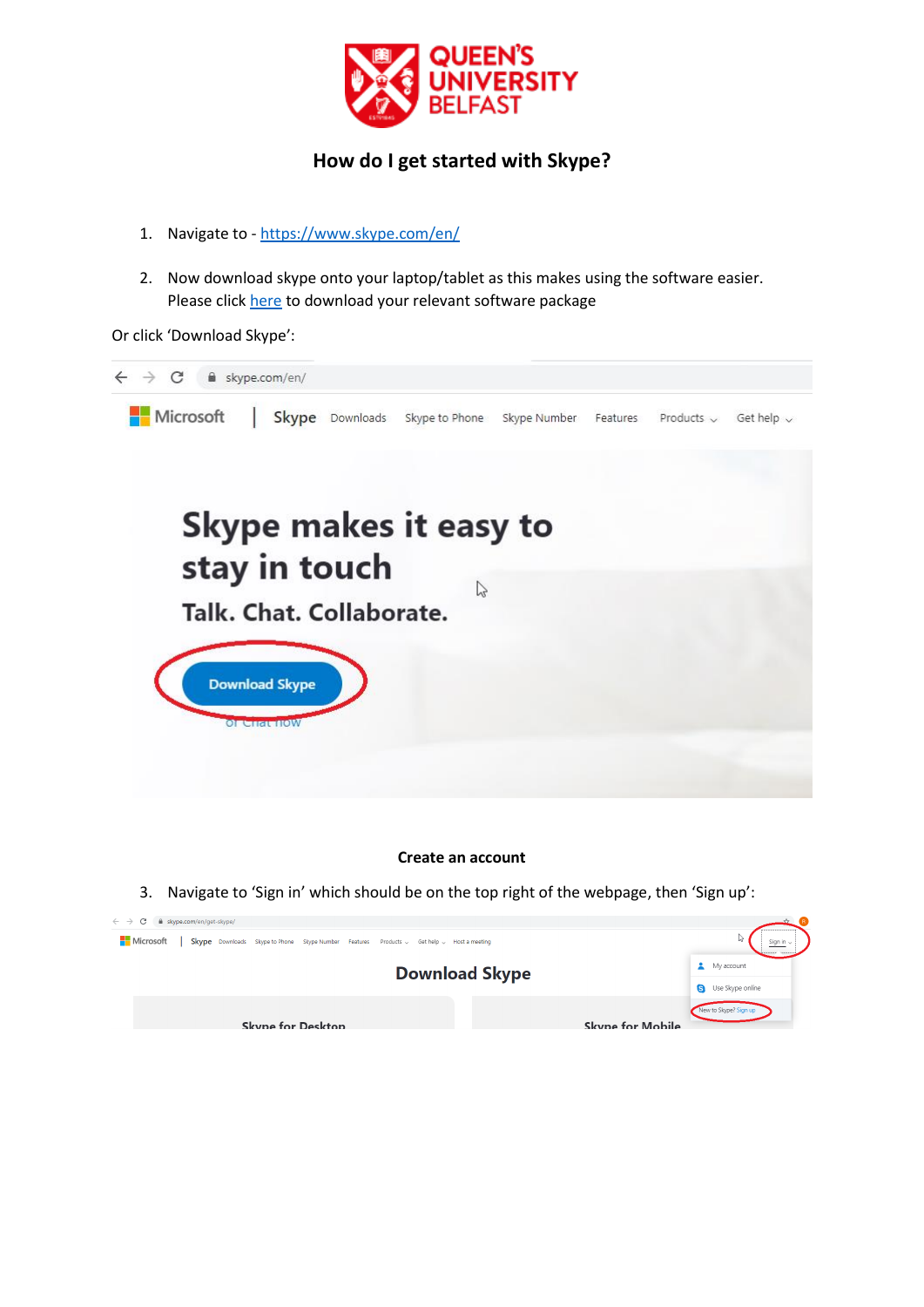4. Create a Skype account using a personal email (gmail/Hotmail/yahoo) address and follow the instructions on screen:

| Microsoft              |  |
|------------------------|--|
| <b>Create account</b>  |  |
| $+44$<br>Phone number  |  |
| Use your email instead |  |
|                        |  |
| <b>Next</b>            |  |
|                        |  |

5. Create your unique password and note this down somewhere

| <b>Nicrosoft</b><br>← ©gmail.com                               |             |
|----------------------------------------------------------------|-------------|
| Create a password                                              |             |
| Enter the password you would like to use with your<br>account. |             |
| Create password                                                |             |
| Show password                                                  |             |
|                                                                | <b>Next</b> |
|                                                                |             |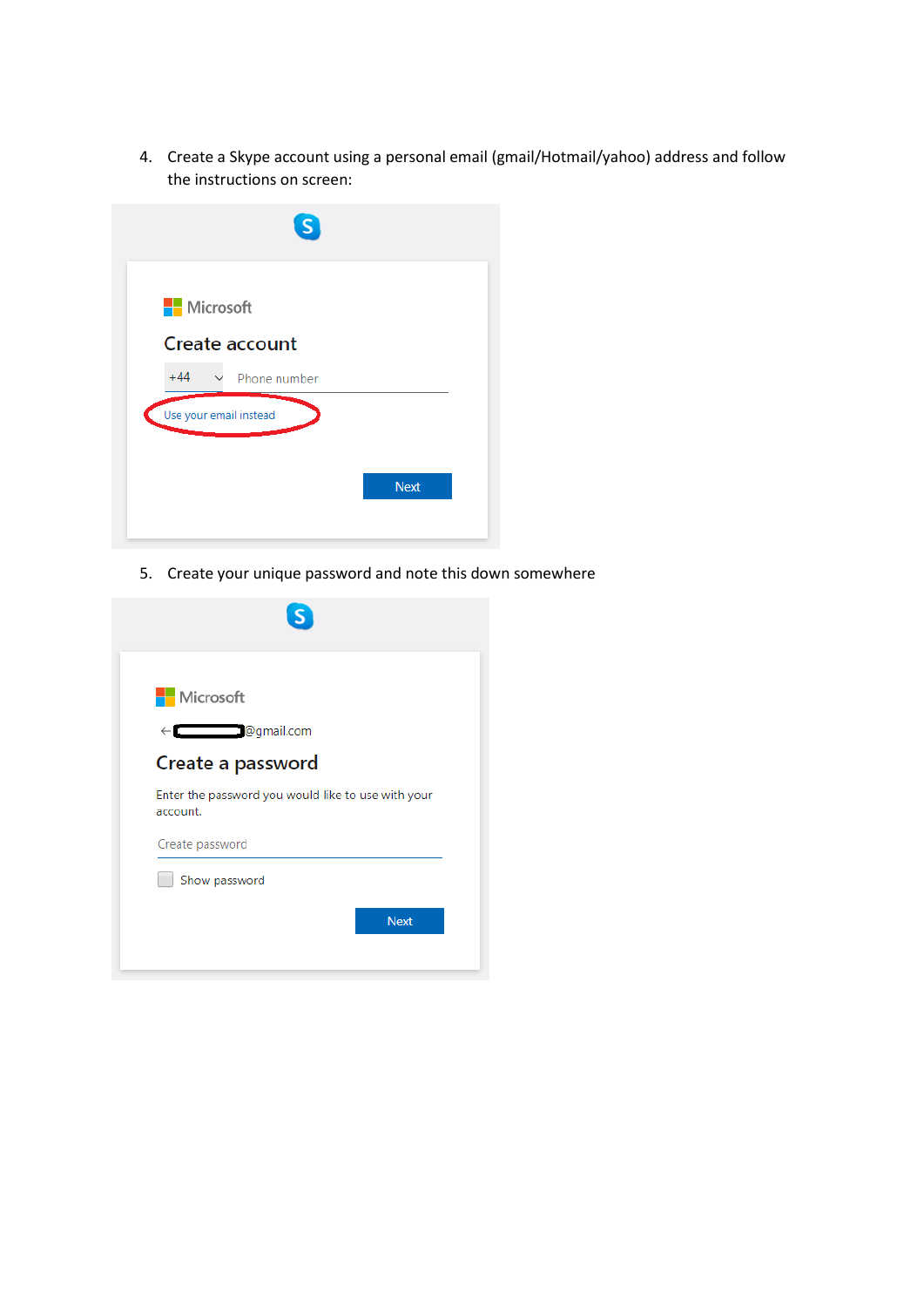6. Now open the Skype App on your Tablet/Laptop and login.

| Microsoft                       |      |             |  |  |
|---------------------------------|------|-------------|--|--|
|                                 |      |             |  |  |
| Sign in<br>to continue to Skype |      |             |  |  |
| @hotmail.com                    |      | ×           |  |  |
| No account? Create one!         |      |             |  |  |
| Sign-in options                 |      |             |  |  |
|                                 |      |             |  |  |
|                                 | Back | <b>Next</b> |  |  |
|                                 |      |             |  |  |

7. Now search for person(s) you are seeking to call. Ensure to spell their email/Skype ID verbatim. Please refer to 'how to find my SkypeID document.

| QUEEN'S<br><b>UNIVERSITY</b><br>BELFAST |       |                 |               |
|-----------------------------------------|-------|-----------------|---------------|
| Q People, groups & messages             |       |                 |               |
| Ξ<br>Chats                              | Calls | ا≛ا<br>Contacts | Notifications |
| OI Meet Now                             |       | A New Chat      |               |
| RECENT CHATS $\vee$                     |       |                 |               |

8. Decide if you wish to video call or teleconference only via the buttons on the top right of your screen



9. If you are needing to call more than one person please click the below and input the persons email/SkypeID verbatim